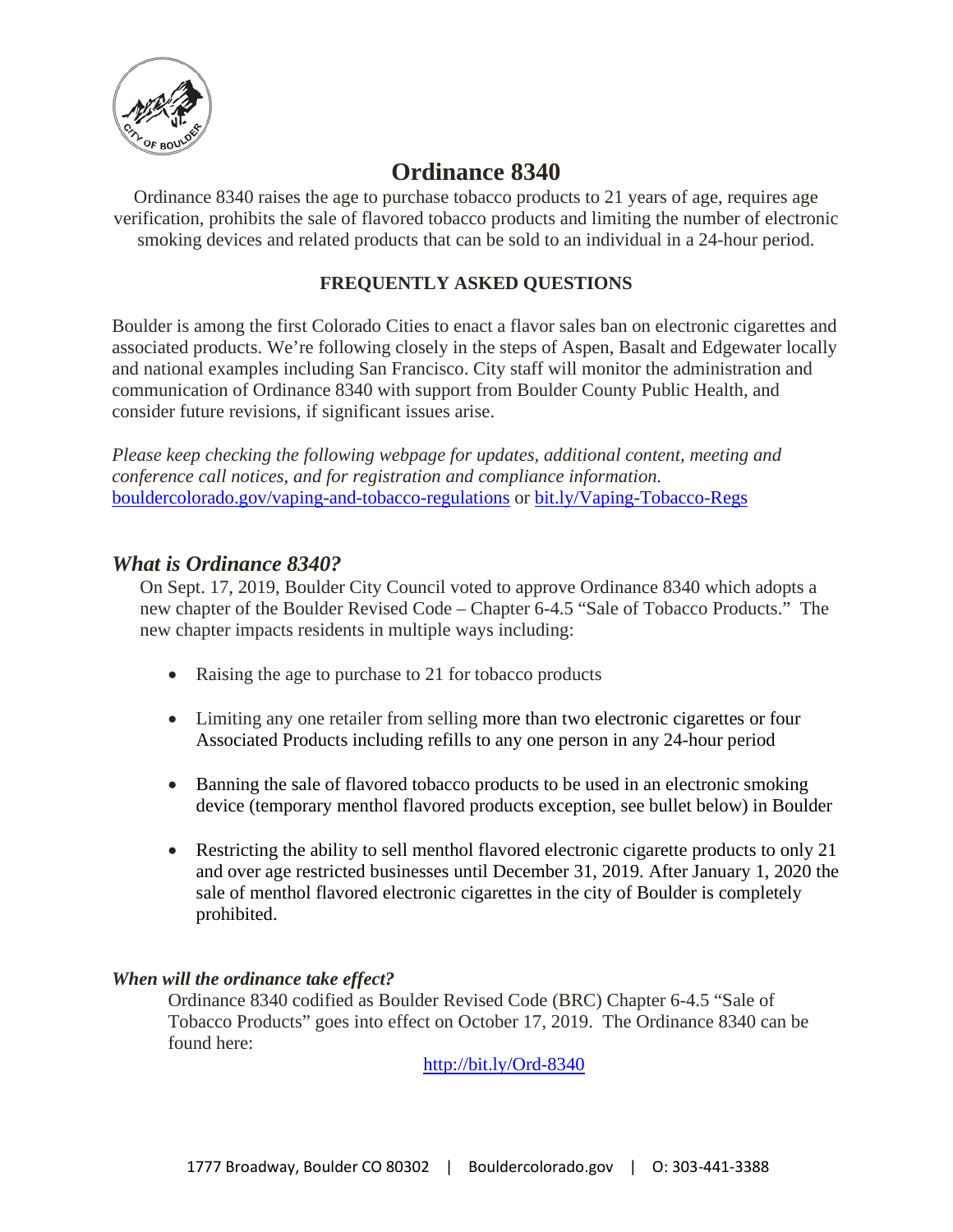

#### *What is considered a flavored tobacco product?*

All definitions below are from Chapter 6-4.5-1 "Definitions":

A *tobacco product* is a product which contains, is made or derived from tobacco or used to deliver nicotine, synthetic nicotine or other substances intended for human consumption. This includes products whether heated, chewed, absorbed, dissolved, inhaled, snorted, sniffed, or ingested by any other means, including, but not limited to cigarettes, cigars, little cigars, chewing tobacco, pipe tobacco, snuff, bidis, snus, nicotine product, mints or hand gels.

A flavored product is any tobacco product that contains a *constituent* (any ingredient, substance, chemical or compound other than tobacco, water or a reconstituted tobacco sheet that is added by the manufacturer to a *tobacco product* during the processing, manufacturer or packaging of a Tobacco Product) that imparts a characterizing flavor. A *characterizing flavor* is a *distinguishable* (perceivable by taste or smell) taste or aroma or both other than the taste or aroma of tobacco, imparted either prior to or during consumption of a Tobacco Product or any byproduct produced by the *tobacco product*. *Characterizing flavors* include, but are not limited to, tastes or aromas relating to any menthol, mint, wintergreen, fruit, chocolate, vanilla, honey, candy, cocoa, dessert, alcoholic beverage, herb, spice; provided however, that a tobacco product shall not be determined to have a *characterizing flavor* solely because of the use of additives or flavorings or the provision of ingredient information. Rather, it is the presence of a *distinguishable* taste or aroma or both, as described in the first sentence of this definition that constitutes a characterizing flavor.

#### *Does this make it illegal to own flavored tobacco products as an individual?*

No, it is not illegal for an individual to own flavored tobacco products under the City Code. State or federal law may limit possession for minors.

#### *How does this impact adults that are 21 and above?*

- Consumers may see price increases
- Starting Oct. 17<sup>th</sup>, consumers will no longer be able to purchase flavored products except menthol in the City of Boulder. Menthol flavored products designed for or capable of being used in an Electronic Smoking Device will only be available until January 1, 2020, in stores that limit entry to those 21 years of age or older. (BRC 6-  $4.5 - 2(c)$
- Individuals selling or distributing flavored tobacco products free of charge to those under the age of 21, or in possession of four or more flavored tobacco products are in violation of the local law and could be charged with civil penalties up to \$5,000 per occurrence (BRC 6-4.5-3) and/or criminal penalties (BRC 6-4.5-2)